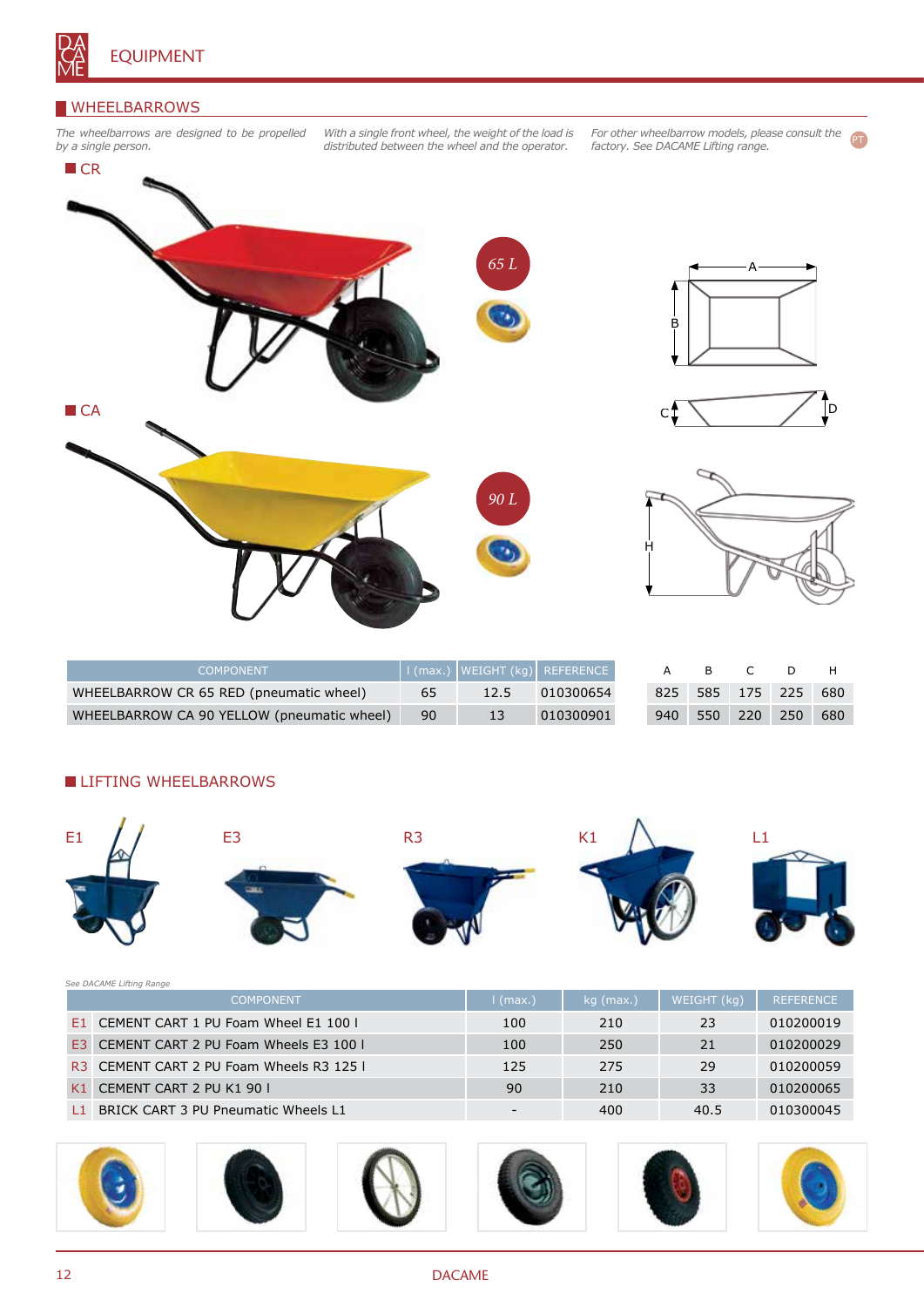# **WHEELBARROWS**

| <b>VVIILLLDANNOWS</b>                                     |    |                 |                  |                                                       |
|-----------------------------------------------------------|----|-----------------|------------------|-------------------------------------------------------|
| PU FOAM WHEELS<br><b>RPE</b>                              |    |                 |                  |                                                       |
| with<br>$\operatorname{axle}$                             | CR | $C\overline{A}$ |                  | ØAXLE<br>$\varnothing$                                |
| COMPONENT                                                 |    | WEIGHT (kg)     | REFERENCE        | Ø<br>$\emptyset$ axle<br>$\mathsf L$                  |
| PU FOAM WHEEL WITH AXLE RPE-220                           |    | 2.8             | 010200622        | 350<br>18<br>220                                      |
| PU FOAM WHEEL WITH AXLE RPE-245                           |    | 2.9             | 010200624        | 350<br>18<br>245                                      |
| <b>RP</b><br>圈                                            |    | R3 <sup>1</sup> |                  | $\emptyset^{\mathcal{A}}$<br>$\varnothing_\text{INT}$ |
| COMPONENT                                                 |    | WEIGHT (kg)     | REFERENCE        | Ø<br>$Ø$ int<br>$\mathsf L$                           |
| PU FOAM WHEEL NO AXLE RP                                  |    | 2.5             | 010200600        | 22<br>350<br>75                                       |
| REINFORCED WHEELS<br><b>RRE</b><br>with<br>axle<br>liners | CR |                 |                  | $\mathcal{Q}_{\text{AXLE}}$ $\mathcal{Q}$             |
| COMPONENT                                                 |    | WEIGHT (kg)     | <b>REFERENCE</b> | $\emptyset$ axle<br>Ø<br>L                            |
| PNEUMATIC WHEEL 4L. WITH AXLE RRE-245                     |    | $2.8$           | 010200520        | 18<br>245<br>370                                      |
| CART WHEEL K1<br><b>RK</b>                                |    |                 |                  |                                                       |
|                                                           |    |                 |                  | $\mathcal{O}_{\text{INT}}$<br>$\emptyset$             |

| <b>COMPONENT</b>          | WEIGHT (kg)<br><b>REFERENCE</b> |  |     | Ø int |                                   |
|---------------------------|---------------------------------|--|-----|-------|-----------------------------------|
| <b>PNEUMATIC WHEEL RK</b> | 010200546<br>4.8                |  | 565 | 26    | 54                                |
|                           |                                 |  |     |       | <sup>1</sup> DACAME Lifting Range |